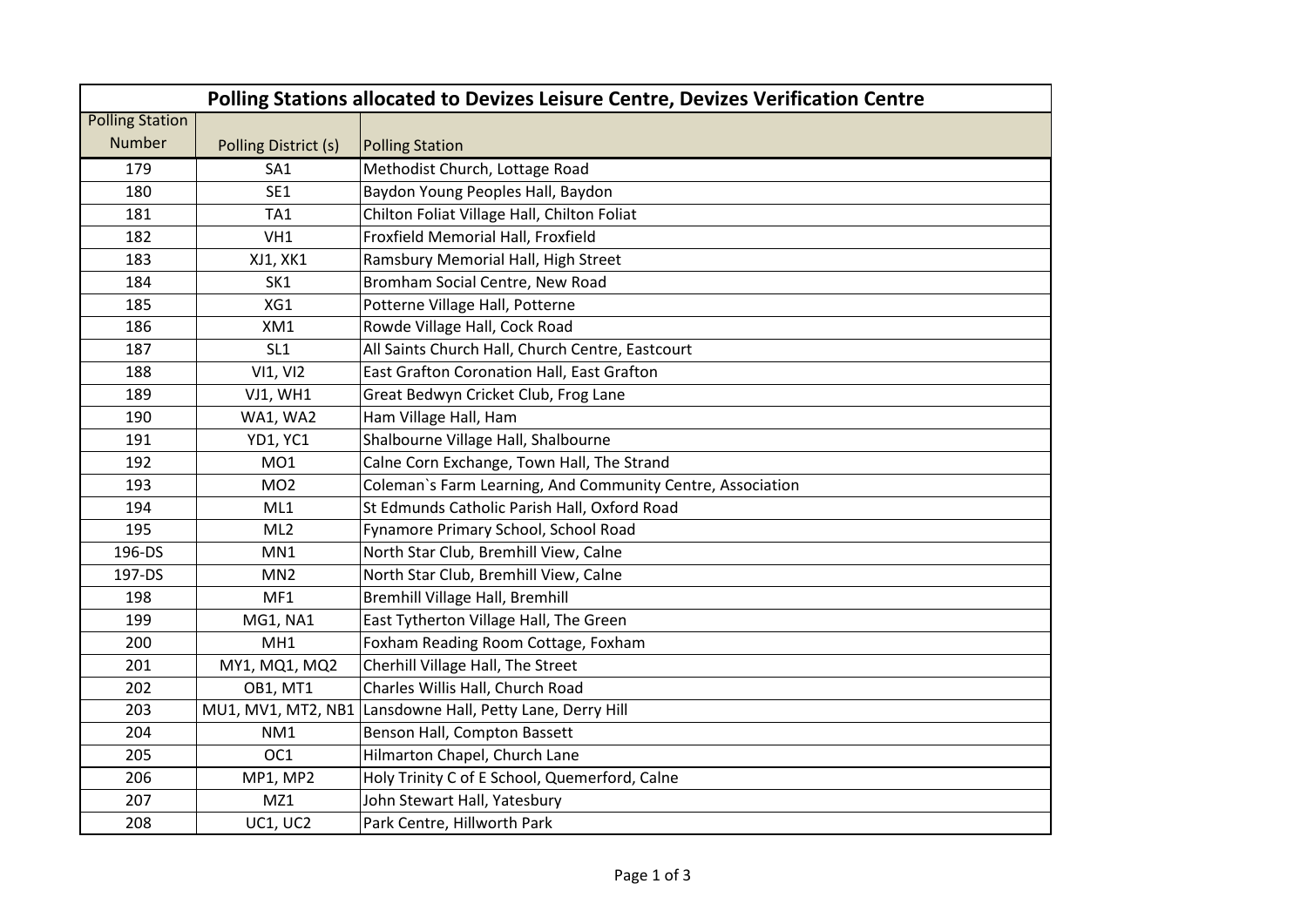| Polling Stations allocated to Devizes Leisure Centre, Devizes Verification Centre |                      |                                                                        |  |  |
|-----------------------------------------------------------------------------------|----------------------|------------------------------------------------------------------------|--|--|
| <b>Polling Station</b>                                                            |                      |                                                                        |  |  |
| <b>Number</b>                                                                     | Polling District (s) | <b>Polling Station</b>                                                 |  |  |
| 209                                                                               | <b>UA1, XL3</b>      | Nursteed Centre, Nursteed Road                                         |  |  |
| 210                                                                               | UA <sub>2</sub>      | Wyvern Club, 51 Church Walk                                            |  |  |
| 211-DS                                                                            | <b>UB2, UB1</b>      | Cheese Hall, Devizes Town Hall, St Johns Street                        |  |  |
| 212-DS                                                                            | UB3                  | Cheese Hall, Devizes Town Hall, St Johns Street                        |  |  |
| 213-DS                                                                            | W11                  | Ludgershall Memorial Hall, Ludgershall                                 |  |  |
| 214-DS                                                                            | <b>WI2, XC2</b>      | Ludgershall Memorial Hall, Ludgershall                                 |  |  |
| 215                                                                               | WN1                  | St Margaret's Mead Youth Centre, 30a St Margaret's Mead                |  |  |
| 216-DS                                                                            | WN2, YA1             | Marlborough Town Hall, High Street                                     |  |  |
| 217                                                                               | WM1                  | Marlborough Leisure Centre, Barton Dene, Bath Road                     |  |  |
| 218-DS                                                                            | WM <sub>2</sub>      | Marlborough Town Hall, High Street                                     |  |  |
| 219                                                                               | VB1                  | Easton Royal Village Hall, Easton Royal                                |  |  |
| 220                                                                               | WQ1                  | Milton Lilbourne Village Hall, Milton Lilbourne                        |  |  |
| 221-DS                                                                            | XF1                  | Bouverie Hall, North Street                                            |  |  |
| 222-DS                                                                            | XF <sub>2</sub>      | Bouverie Hall, North Street                                            |  |  |
| 223                                                                               | ZK1                  | Wootton Rivers Village Hall, Wootton Rivers                            |  |  |
| 224                                                                               | SC <sub>1</sub>      | <b>Coronation Hall, Alton Barnes</b>                                   |  |  |
| 225                                                                               | SF1, ZJ1             | Woodborough Parish Rooms, Woodborough                                  |  |  |
| 226                                                                               | TB1, TB2, WK1        | Marden Village Hall, Marden                                            |  |  |
| 227                                                                               | WJ1                  | Manningford Memorial Hall, Manningford Bruce                           |  |  |
| 228                                                                               | XB1                  | Hilcott Village Hall, Hilcott                                          |  |  |
| 229                                                                               | XN1, XN2, ZG1        | Rushall Village Hall, Rushall                                          |  |  |
| 230                                                                               | YG1                  | Stanton St Bernard Village Hall, Stanton St. Bernard                   |  |  |
| 231                                                                               | YO <sub>1</sub>      | Upavon Village Hall, Andover Road                                      |  |  |
| 232                                                                               | ZE1, ZE2, ZF1        | Oare Village Hall, Rudge Lane, Oare                                    |  |  |
| 233                                                                               | XL1                  | Army Cadet Centre, Le Marchant Barracks, Franklyn Road                 |  |  |
| 234                                                                               | XL2, XL4             | Cornerstone Community Centre, (Junction Eastleigh Road), Brickley Lane |  |  |
| 235                                                                               | TD1, TD2, YC2        | Chute Village Hall, Malthouse Lane, Chute Standen                      |  |  |
| 236                                                                               | <b>TE1, VF1</b>      | Collingbourne Ducis Village Hall, Chicks Lane                          |  |  |
| 237                                                                               | TF1                  | Collingbourne Kingston Village Hall, Collingbourne Kingston            |  |  |
| 238                                                                               | VC1, VC2             | Enford Village Hall, Recreation Ground                                 |  |  |